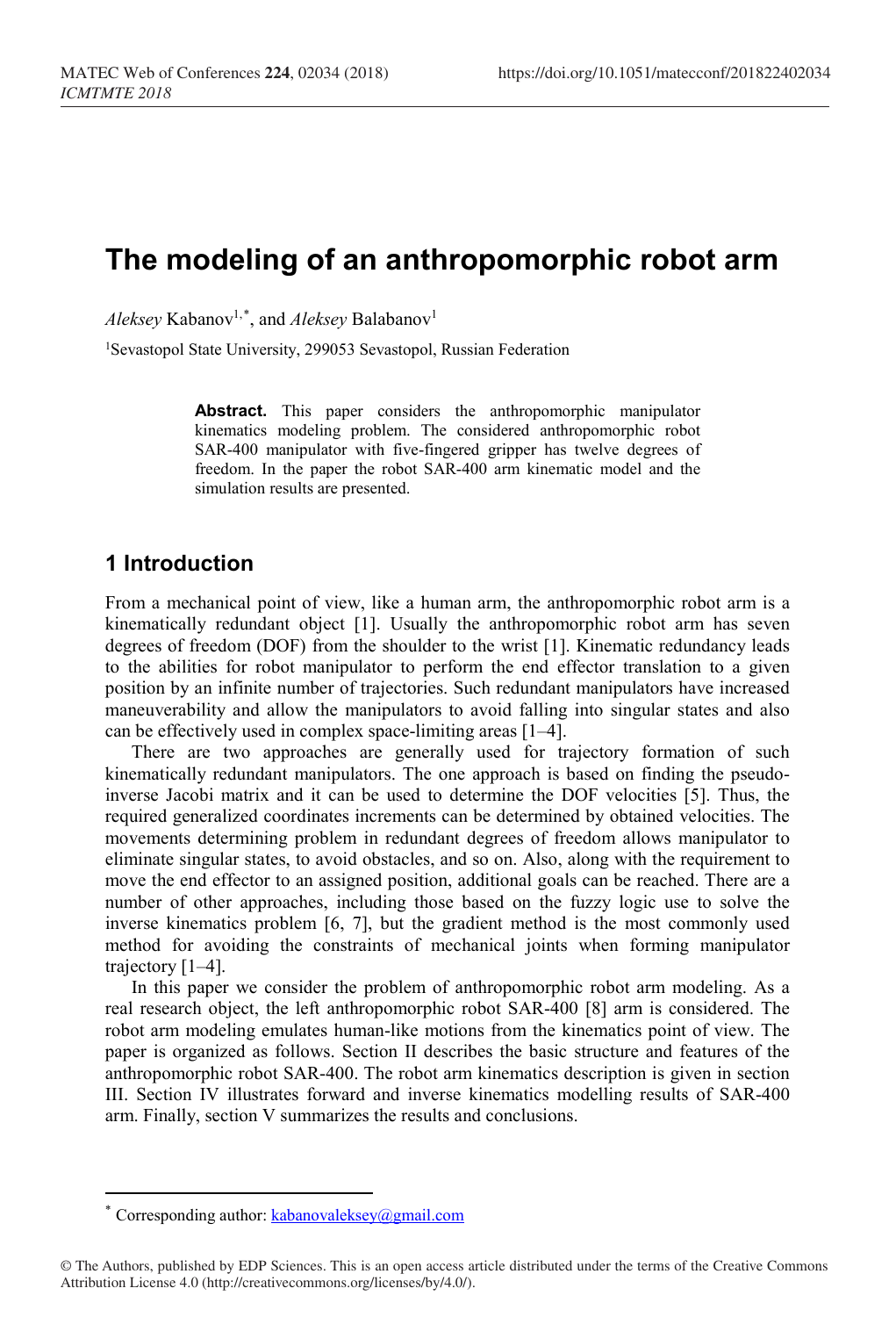# **2 The anthropomorphic robot SAR-400**

The robot SAR-400 [8] is a torso manipulator, which has an anthropomorphic structure and consists of a base frame, a body mounted on it, on which are mounted two anthropomorphic manipulators with five-fingered grippers, a head unit with a computer stereo vision system (fig.1). This figure shows:  $1$  – head unit;  $2$  – compartment of stereo video cameras;  $3$  – rotary mechanism of the head unit;  $4 -$  torso unit;  $5,6,7,8 -$  rotational kinematic pairs of the manipulator;  $9 -$  five-fingered gripper;  $10 -$  rack for SAR-400. Each robot arm is a multilink manipulator with 12 degrees of freedom. The values of robot SAR-400 parameters are listed in the table 1.



**Fig. 1.** The robot SAR-400

**Table 1.** The anthropomorphic robot SAR-400 parameters.

| <b>Parameters</b>                                                    | Robotic arm of SAR-400                                |
|----------------------------------------------------------------------|-------------------------------------------------------|
| Total number of DOF<br>Number of Robot arm DOF                       | 31<br>12                                              |
| Weight                                                               | $70.0 \text{ kg}$ (with hand 1.2 kg)                  |
| Height                                                               | $825 \text{ mm}$                                      |
| Arm joint type                                                       | Revolute                                              |
| Robot arm length                                                     | Shoulder to wrist (290 mm)<br>Elbow to wrist (280 mm) |
| Rotational speed of joint drives<br>Rotation speed of gripper drives | $170 \text{ deg/s}$<br>$110 \text{ deg/s}$            |
| Accuracy of fixing the position of the joints                        | 12 bit (4 096 pulses per<br>rotation)                 |

### **3 The kinematics model of robot SAR-400 arm**

The Fig. 2-a shows the coordinate systems and connection lines of the 12-DOF robot arm using the Denavite-Hartenberg convention that allows the construction of the forward kinematics function by composing the coordinate transformations into one homogeneous transformation matrix.

The coordinate transformation description from  $(i-1)$ -th to i-th frames is given by the homogeneous transformation matrix [3, 4]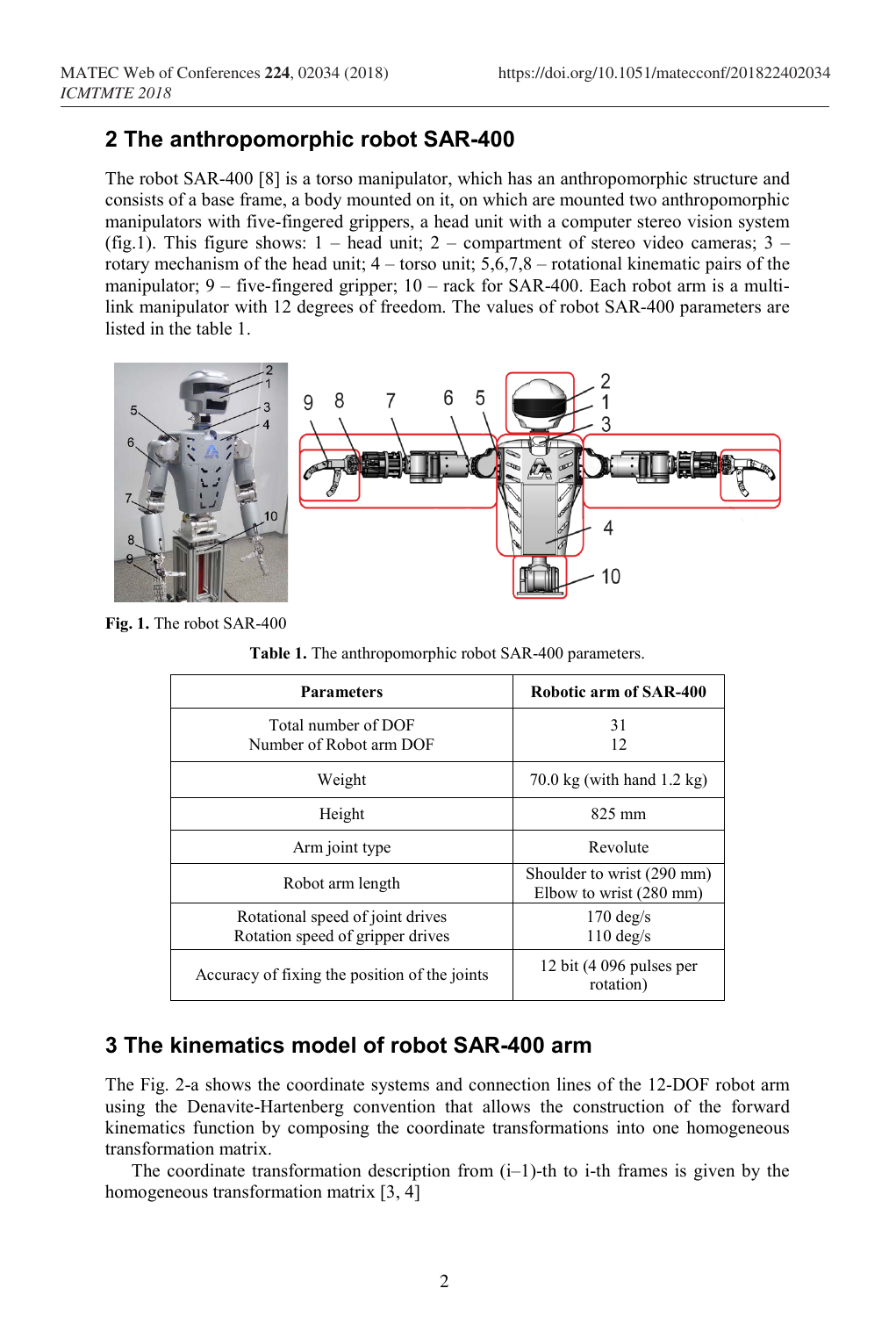.

$$
A_i(\theta_i) = \begin{pmatrix} C\theta_i & -C\alpha_i S\theta_i & S\alpha_i S\theta_i & a_i C\theta_i \\ S\theta_i & C\alpha_i C\theta_i & -S\alpha_i C\theta_i & a_i S\theta_i \\ 0 & S\alpha_i & C\alpha_i & d_i \\ 0 & 0 & 0 & 1 \end{pmatrix} = \begin{pmatrix} n_{xi} & o_{xi} & a_{xi} & p_{xi} \\ n_{yi} & o_{yi} & a_{yi} & p_{yi} \\ n_{zi} & o_{zi} & a_{zi} & p_{zi} \\ 0 & 0 & 0 & 1 \end{pmatrix}
$$

where  $C\varphi_i$  and  $S\varphi_i$  are  $\cos(\varphi_i)$  and  $\sin(\varphi_i)$ , respectively.





As far as it known [4] there are some situations when the Denavite-Hartenberg method do not allows us to construct joint frames effectively enough. For instance, this situation may appear when there is a necessity of describing hierarchical rigid body constructions by Denavite-Hartenberg method. In these cases, the resolution may be implemented by using auxiliary fixed frames that also can be described by Denavite-Hartenberg parameters. This ability is used into Matlab software in Robotics System Toolbox [9].

By using Matlab notation of Denavit-Hartenberg parameters the joint frames are formed by presented in Table 2 parameters. Here the index finger tip is chosen as an end-effector and is defined as a fixed joint. The little finger is omitted since it is synchronized to the ring finger. The Fig. 2-b shows the initial robot state defined into Matlab environment.

Since having defined a frame for each joint, the coordinate transformation describes the position and orientation of the end-effector with respect to the base frame is given by [3]

$$
T = \prod_i A_i(\theta_i) = \begin{pmatrix} \vec{n} & \vec{o} & \vec{a} & \vec{p} \\ 0 & 0 & 0 & 1 \end{pmatrix}, i \in \{1-7, 10\}
$$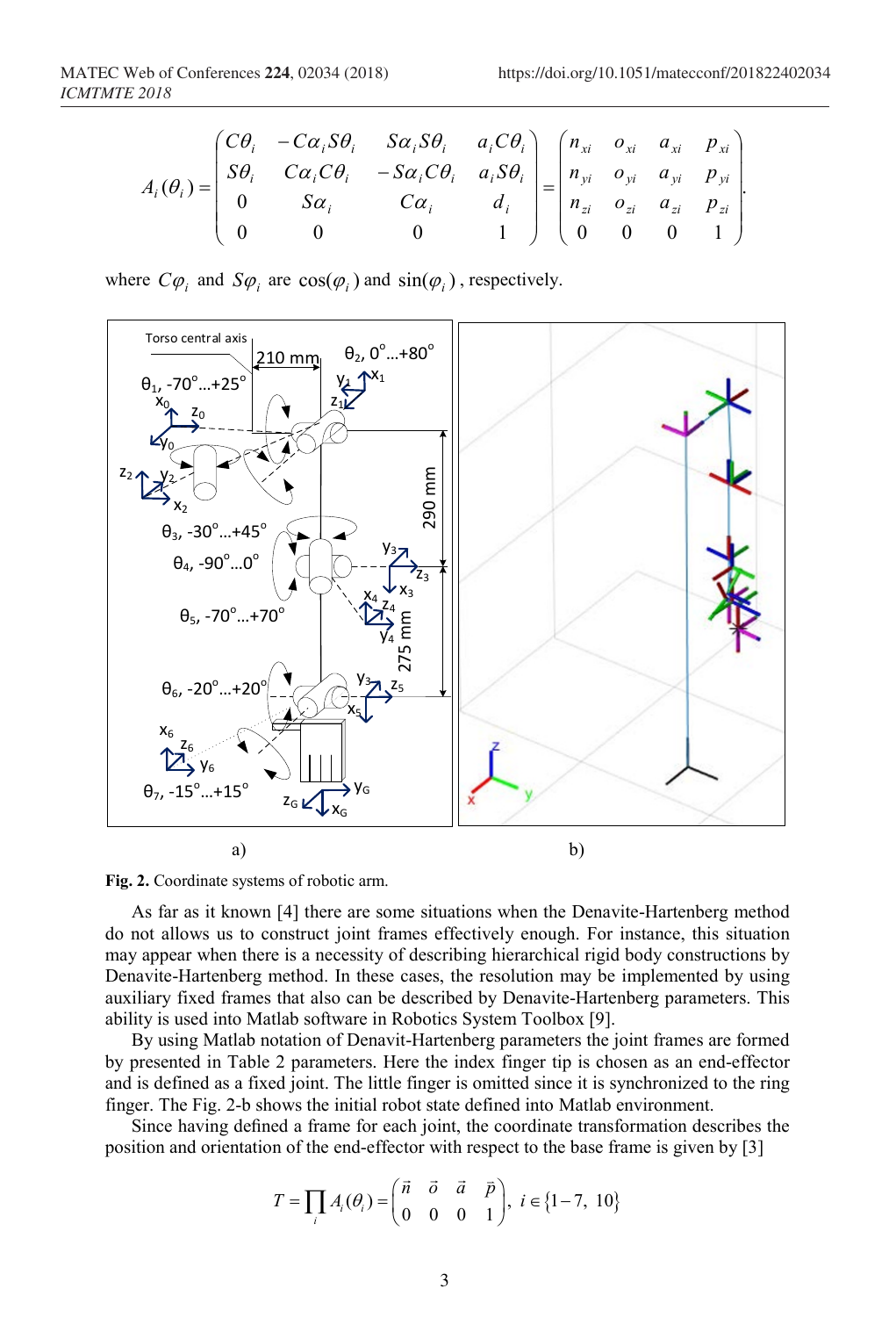where  $\theta_i$  is the joint variable,  $\vec{n}$ ,  $\vec{o}$  and  $\vec{a}$  are the unit vectors of the attached to the endeffector frame, and  $\vec{p}$  is the position vector of the origin of this frame with respect to the origin of the reference frame (fig. 2).

| joint name             | joint type | $a_i$ , mm       | $\alpha_{i}$     | $d_i$ , mm   | $\theta_i$                        | range                                 |
|------------------------|------------|------------------|------------------|--------------|-----------------------------------|---------------------------------------|
| shoulder_pan_joint     | fixed      | $\mathbf{0}$     | $90^{\circ}$     | 1205         | $-90^\circ$                       |                                       |
| shoulder roll joint    | revolute   | $\mathbf{0}$     | $-5^\circ$       | 210          | $\theta_1 + 90^{\circ}$           | $-70^{\circ}$ $\cdot$ 25 <sup>o</sup> |
| shoulder lift joint    | revolute   | $\mathbf{0}$     | $-90^\circ$      | $\theta$     | $\theta$ <sub>2</sub> + 0         | $0., 80^{\circ}$                      |
| upper arm roll joint   | revolute   | $\boldsymbol{0}$ | $-90^\circ$      | $\mathbf{0}$ | $\theta_{3}$ -90 <sup>o</sup>     | $-30^{\circ}$ 45 <sup>o</sup>         |
| elbow flex joint       | revolute   | $-12$            | $90^{\circ}$     | $-290$       | $\theta_4$ +90 <sup>o</sup>       | $-90^{\circ}$ . 0                     |
| forearm roll joint     | revolute   | $-12$            | $90^{\circ}$     | $\theta$     | $\theta_{5} - 180^{\circ}$        | $-70^{\circ}$ $70^{\circ}$            |
| wrist flex joint       | revolute   | $\boldsymbol{0}$ | $90^{\rm o}$     | $-275$       | $\theta_{6}$ –180 <sup>o</sup>    | $-15^{\circ}$ . 15 <sup>o</sup>       |
| wrist twist joint      | revolute   | $\Omega$         | $90^{\circ}$     | $\theta$     | $\theta_{7}$ +90 <sup>o</sup>     | $-20^{\circ}$ 20 <sup>o</sup>         |
| thumb rool joint       | revolute   | 25               | $-90^\circ$      | $-34$        | $\theta_{\rm s}$ -90 <sup>o</sup> | $-100^{\circ}$                        |
| thumb flex joint       | revolute   | 20               | $-90^\circ$      | $-84$        | $\theta_{\rm o}$                  | $-5^{\circ}$ . 135 <sup>o</sup>       |
| fingers_joint          | fixed      | 150              | 180 <sup>o</sup> | $\theta$     | $+180^{\circ}$                    | $-155^{\circ}$ 5 <sup>o</sup>         |
| index finger joint     | revolute   | $\mathbf{0}$     | $\theta$         | 34           | $\theta_{10}$                     | $-155^{\circ}$ 5 <sup>o</sup>         |
| index_finger_tip_joint | fixed      | 90               | $\mathbf{0}$     | $\mathbf{0}$ | $\boldsymbol{0}$                  |                                       |
| ring_finger_joint      | revolute   | $\Omega$         | $\theta$         | $-11$        | $\theta_{11}$                     | $-155^{\circ}$ 5 <sup>o</sup>         |
| middle finger joint    | revolute   | $\boldsymbol{0}$ | $\theta$         | 12           | $\theta_{12}$                     | $-180^{\circ}$ 5 <sup>o</sup>         |

**Table 2.** Denavit-Hartenberg parameters of the robotic arm.

#### **4 Modelling of forward and inverse kinematics**

Let us first discus the forward kinematics solution. To emphasize the end-effector position let  $\theta_8 = 0^\circ$ ,  $\theta_9 = 135^\circ$ ,  $\theta_{11} = -155^\circ$ ,  $\theta_{12} = -180^\circ$ . Then to check the given kinematics model let the joint variable are  $\theta_3 = 5^\circ$ ,  $\theta_4 = -90^\circ$  and the rest one variables that define position of end-effector are zeros. Finally, *T* matrix is

| $\begin{array}{cccc} 0 & -1 & 0 & - \\ 1 & 0 & 0 & \\ 0 & 0 & 1 & \\ 0 & 0 & 0 & \end{array}$<br>$T =$ |  | $-0.21)$ |  |
|--------------------------------------------------------------------------------------------------------|--|----------|--|
|                                                                                                        |  | 0.52     |  |
|                                                                                                        |  | 0.93     |  |
|                                                                                                        |  |          |  |

The view of  $\begin{bmatrix} \vec{n} & \vec{o} & \vec{a} \end{bmatrix}$ ] block coincide to chosen base axes, fig 3-a. The fig 3-b shows the robot SAR-400 position implementation. The robot control was implemented programmatically by using Matlab environment and the robot TCP/IP control protocol notation.

The inverse kinematics solution can be demonstrated by finding the appropriate the joint variables  $\theta_i$ ,  $i \in \{1, -7, 10\}$  to reach manipulator point  $[-0.25 \quad 0.55 \quad 1.3]^T$ , marked as big green dot in Fig. 4-a.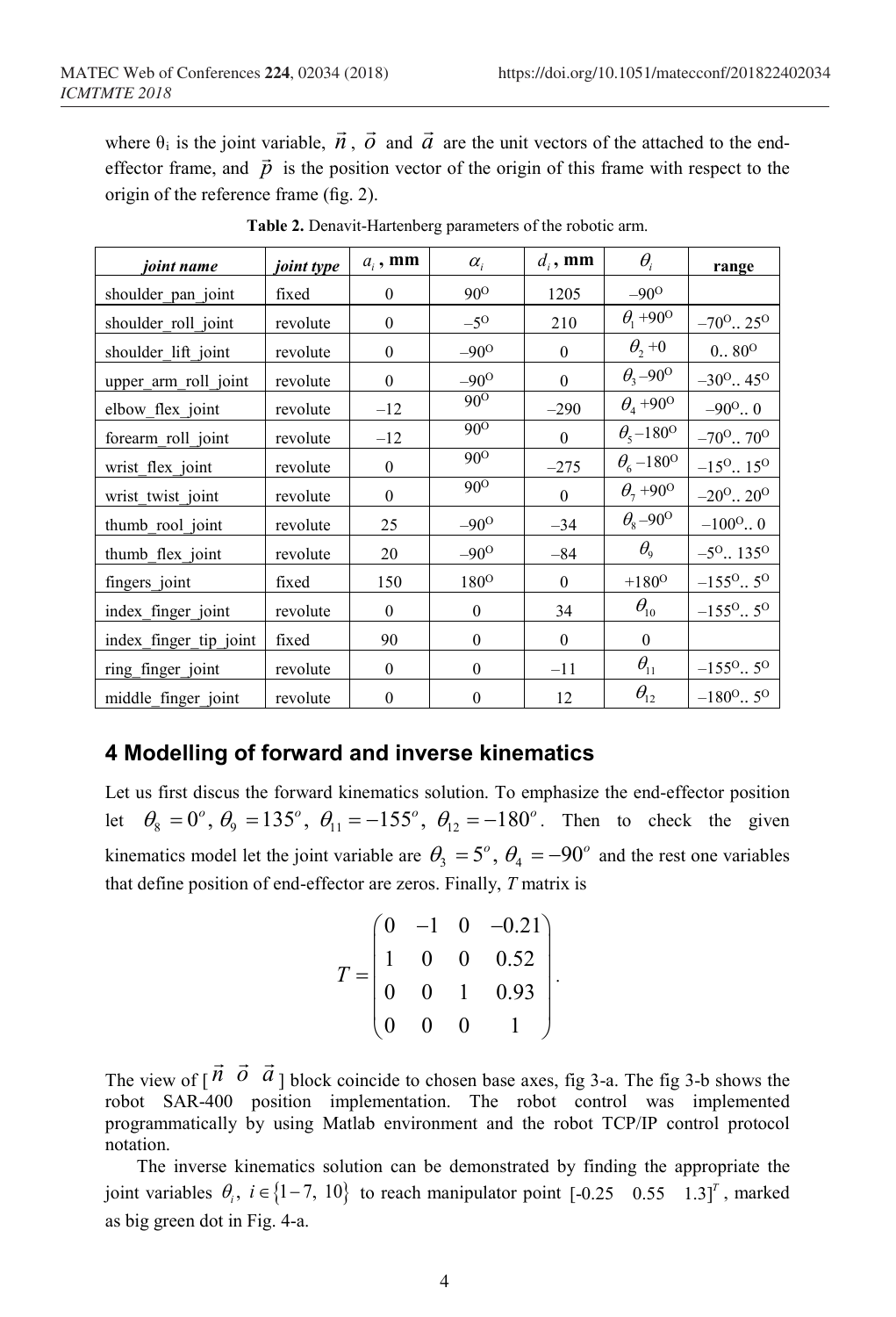The inverse kinematics solution was given by using of the Matlab implementation of Broyden-Fletcher-Goldfarb-Shanno (BFGS) gradient projection algorithm. The found solution is  $\theta_1 = -34^\circ$ ,  $\theta_2 = 0^\circ$ ,  $\theta_3 = 8.2^\circ$ ,  $\theta_4 = -88^\circ$ ,  $\theta_5 = 3.75^\circ$ ,  $\theta_6 = -15^\circ$ ,  $\theta_7 = -0.2^\circ$ ,  $\theta_{10} = 5^{\circ}$ .



**Fig. 3.** Robotic arm pointed toward the base axes.

The implemented inverse kinematics solution is shown in Fig.4-b.



**Fig. 4.** Inverse kinematics solution illustration.